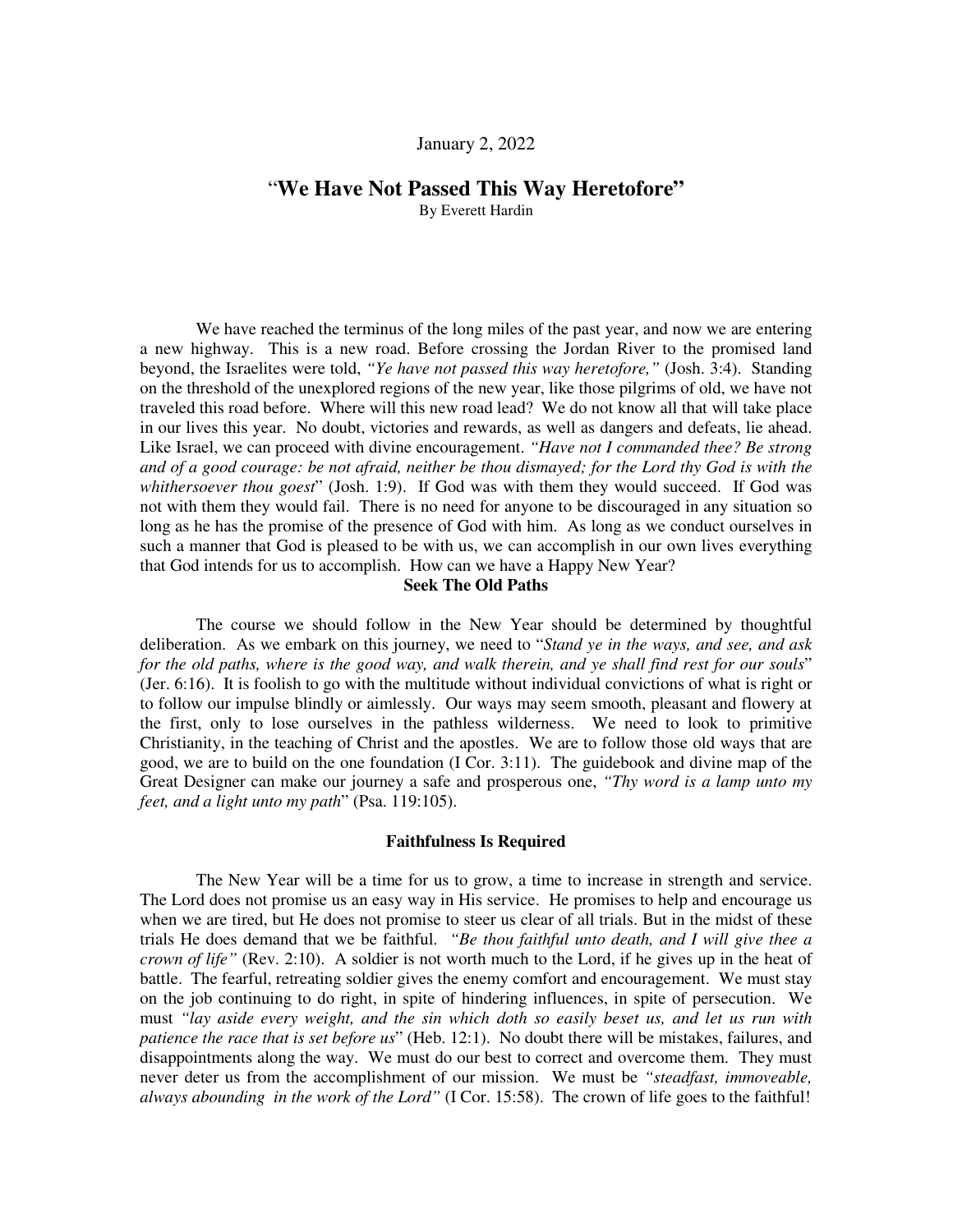#### **Redeem The Time**

Specific occasions of opportunity within one's life are many, but they are brief and fleeting. *"See then that ye walk circumspectly, not as fools, but as wise, Redeeming the time, because the days are evil*" (Eph. 5:15-16). We must make the best of our opportunities. This we can be assured of: 2022 will come only once! We will never be allowed to travel through it again. We will be powerless to turn back the clock, rewind the day, recall a minute, or live again one second once it is past. The law governing time is irrevocable, and time moves silently and swiftly onward. God placed time at man's disposal, and holds him accountable for the use he makes of it. Every golden moment of our wakeful hours present a challenge because it offers an opportunity. The passing of years only adds acceleration to the fleeting days, weeks, months, and years. We should meet the challenges of 2022 with courage and high hopes. *"The days of our years are threescore and ten, and if by reason of strength they be fourscore years, yet is their strength, labor, and sorrow, for it is soon cut off and we fly away*" (Ps. 90:10).

## **Forget The Past And Look Ahead**

Paul had given up all things for Christ and counted them as refuse to be turned away from. *"Yea doubtless, and I count all things but loss for the excellency of the knowledge of Christ Jesus my Lord; for whom I have suffered the loss of all things and do count them but dung that I might win Christ*" (Phil. 3:8). Cluttering up the present failures of the past will rob you of today's radiance. A backward look may bring sorrow or joy. No mistake of the past, no matter how great, should cause us to lose hope or effort for a better tomorrow and fewer mistakes. Only the person who has lost hope of improvement considers himself as having failed. The failures of the past should become lessons for the future. How do we succeed in putting away the past God offers cleansing of any sins of the past. *"Come now, and let us reason together, saith the Lord; though your sins be as scarlet, they shall be as white as snow; though they be red like crimson, they shall be as wool"* (Isa. I:18). To dig up forgiven sins causes a loss of moral enthusiasm and apostasy.

### **Lay Hold Of The Future**

Paul said, forgetting the things which are behind, "*I press toward the mark for the prize of the high calling of God in Christ Jesus"* (Phil. 3:14). Paul moves from the past to the present. He considered such things as Jewish descent, strictness regarding the Law, and zeal in persecuting the church, a loss for the sake of Christ. Paul continues the metaphor of the runner in a race pressing forward toward the finish line (I Cor. 9:24-27). The runner keeps his eyes on the mark at the end of the race*. "If ye be risen with Christ, seek those things which are above...Set your affections on things above, not on things on the earth"* (Col. 3:1-2). The reason we should strenuously press forward in the Christian life is for the prize that can be won at the end of the race. We should determine to succeed; a pessimist or defeatist is a misfit. Set your goal in life and be determined to reach it. Simply tackle your duty to God and to others, and be determined to succeed. Most of all, plan a life in obedience to God. This is the greatest of all achievements!

## **The Eternal Reward**

One of the gravest thoughts entertained, as we stand on the threshold of a new year, is that every thought and deed is being recorded in an eternal record which none can re-write! No combined efforts of men or devils can alter God's ledger or erase one error, nor shall the passing of the ages obliterate one defeat. How careful we should be that every thought, word, and deed be in harmony with the revealed will of God. God is recording all our works, and in the judgment